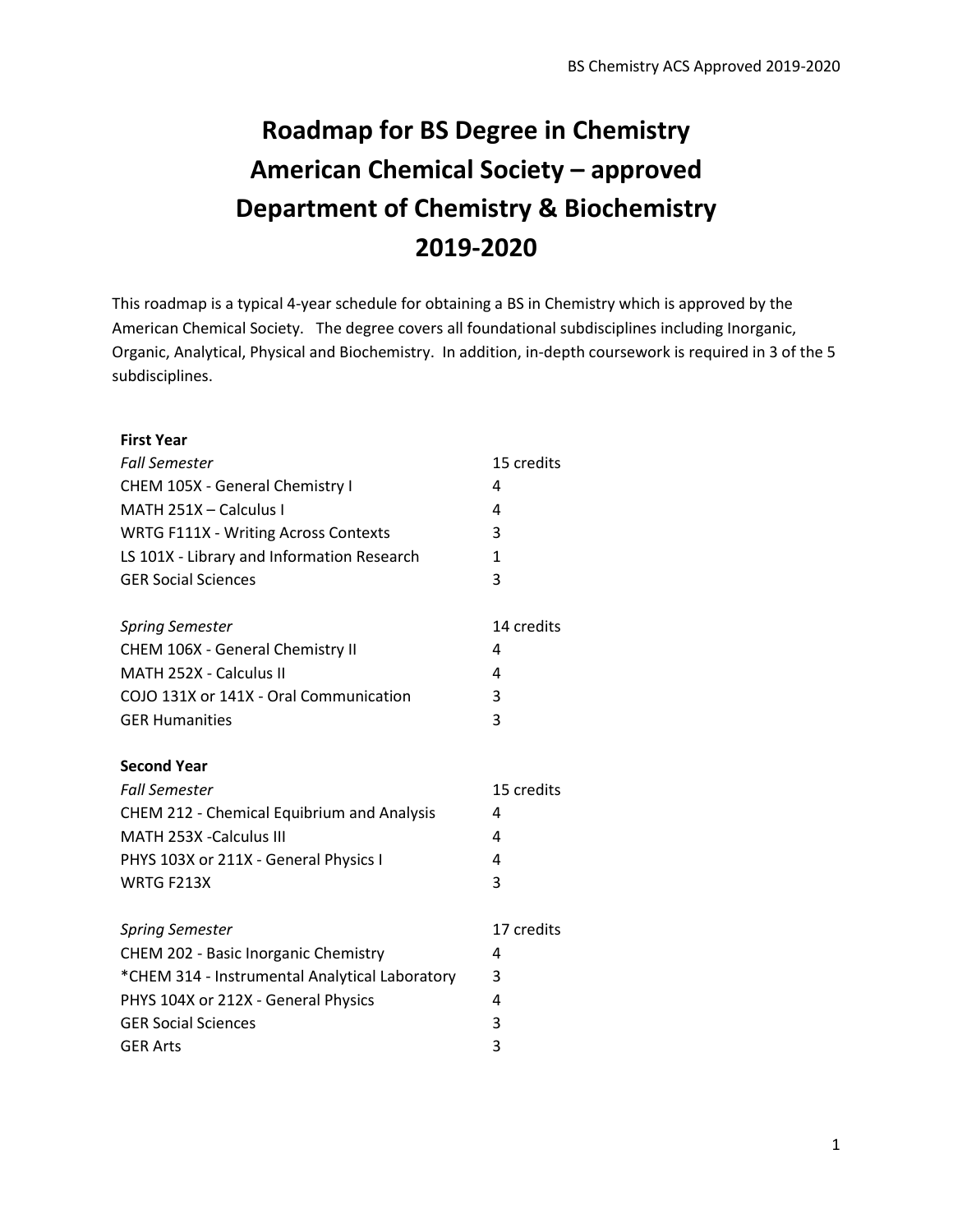| <b>Third Year</b>                              |              |
|------------------------------------------------|--------------|
| <b>Fall Semester</b>                           | 14 credits   |
| CHEM 321 - Organic Chemistry I                 | 4            |
| CHEM 331 - Physical Chemistry I                | 4            |
| Elective                                       | 3            |
| GER Ethics - see catalog for courses           | 3            |
|                                                |              |
| <b>Spring Semester</b>                         | 17 credits   |
| CHEM 325 - Organic Chemistry II                | 4            |
| CHEM 332 - Physical Chemistry II               | 4            |
| <b>GER Humanities, Arts or Social Sciences</b> | 3            |
| Electives                                      | 6            |
|                                                |              |
| <b>Fourth Year</b>                             |              |
| <b>Fall Semester</b>                           | 16 credits   |
| *CHEM 402 - Inorganic Chemistry                | 3            |
| or *CHEM 450 Inform & Storage (Biochem)        |              |
| CHEM 434 - Chemistry Capstone Lab              | 3            |
| CHEM 481 - Seminar                             | $\mathbf{1}$ |
| CHEM 488 - Research                            | 3            |
| Electives                                      | 6            |
|                                                |              |
| <b>Spring Semester</b>                         | 14 credits   |
| <b>Advanced Chem Elective</b>                  | 3            |
| CHEM 351 - General Biochem - Metabolism        | 3            |
| CHEM 482 - Seminar                             | 2            |
| CHEM 488 - Research (Recommended)              | 3            |
| Elective                                       | 3            |
|                                                |              |

### **\*Complete two of the following: 6 credits**

CHEM 314 - Analytical Instrumental Laboratory

CHEM 402 - Inorganic Chemistry

CHEM 450 - Information Storage and Transfer: Molecules and Pathways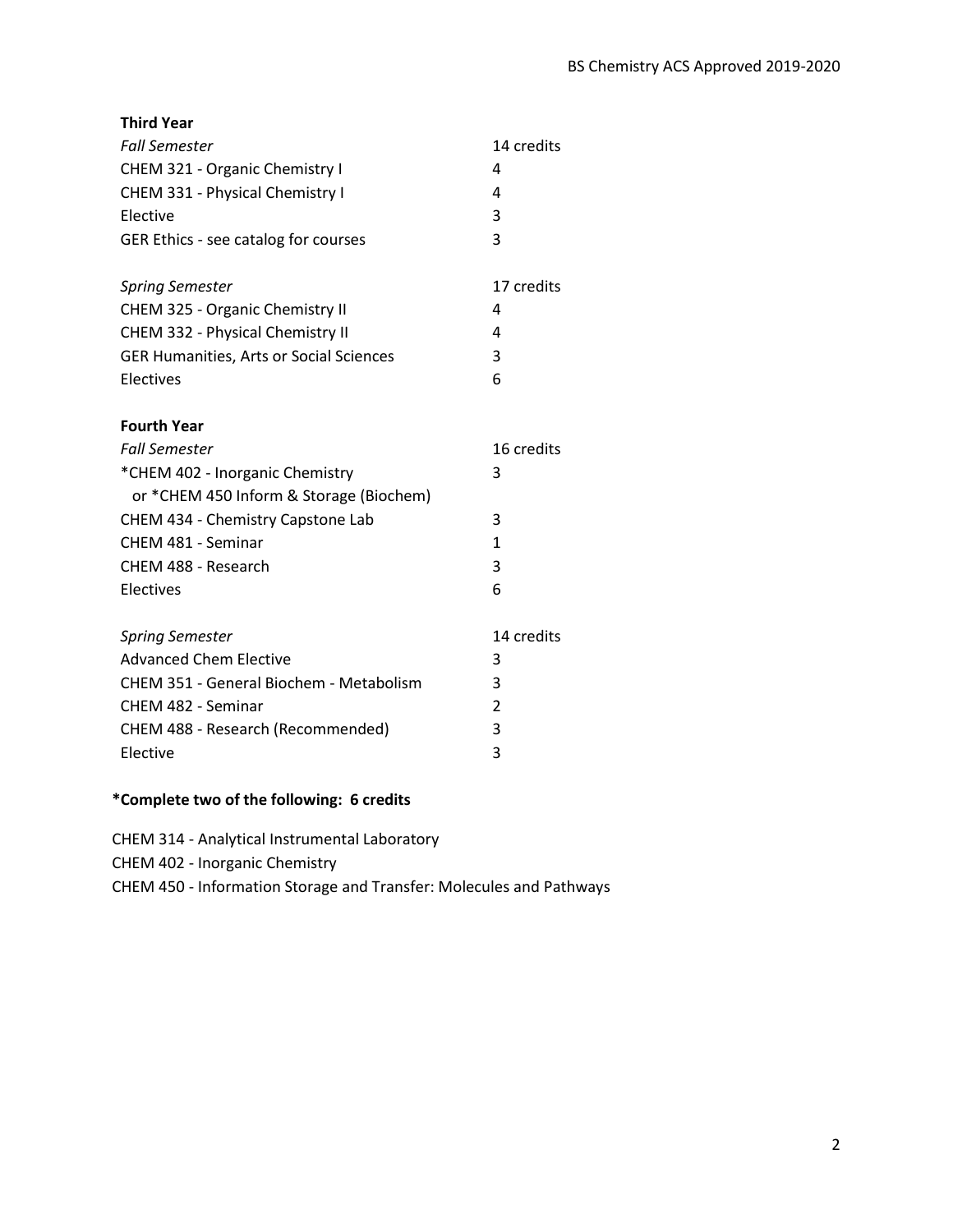# **Roadmap for BS Degree in Chemistry Biochemistry Concentration Department of Chemistry & Biochemistry 2019-2020**

This roadmap is a typical 4-year schedule for obtaining a BS in Chemistry with Biochemistry Concentration. Electives must be chosen from courses listed at the bottom. Two categories are represented; Advanced Chemistry electives (4 courses) and Biology electives (10 credits). The following is an example. Consult the catalog and your advisor for course planning.

| <b>First Year</b>                            |              |
|----------------------------------------------|--------------|
| <b>Fall Semester</b>                         | 16 credits   |
| CHEM 105X - General Chemistry I              | 4            |
| MATH 251X - Calculus I                       | 4            |
| <b>WRTG F111X - Writing Across Contexts</b>  | 3            |
| LS 101X - Library and Information Research   | $\mathbf{1}$ |
| BIOL 115X - Fundamentals of Biology I        | 4            |
| <b>Spring Semester</b>                       | 15 credits   |
| CHEM 106X - General Chemistry II             | 4            |
| MATH 252X - Calculus II                      | 4            |
| COJO 131X or 141X - Oral Communication       | 3            |
| BIOL 116X - Fundamentals of Biology II       | 4            |
| <b>Second Year</b>                           |              |
| <b>Fall Semester</b>                         | 16 credits   |
| CHEM 212 - Chemical Equilibrium and Analysis | 4            |
| CHEM 321 - Organic Chemistry I               | 4            |
| PHYS 103X or 211X - General Physics I        | 4            |
| *MATH 253X - Calculus III                    | 4            |
| <b>Spring Semester</b>                       | 14 credits   |
| CHEM 325 - Organic Chemistry                 | 4            |
| CHEM 351 - Biochemistry Metabolism           | 3            |
| PHYS 104X or 212X - General Physics II       | 4            |
| WRTG 213X - Writing for the Sciences         | 3            |
|                                              |              |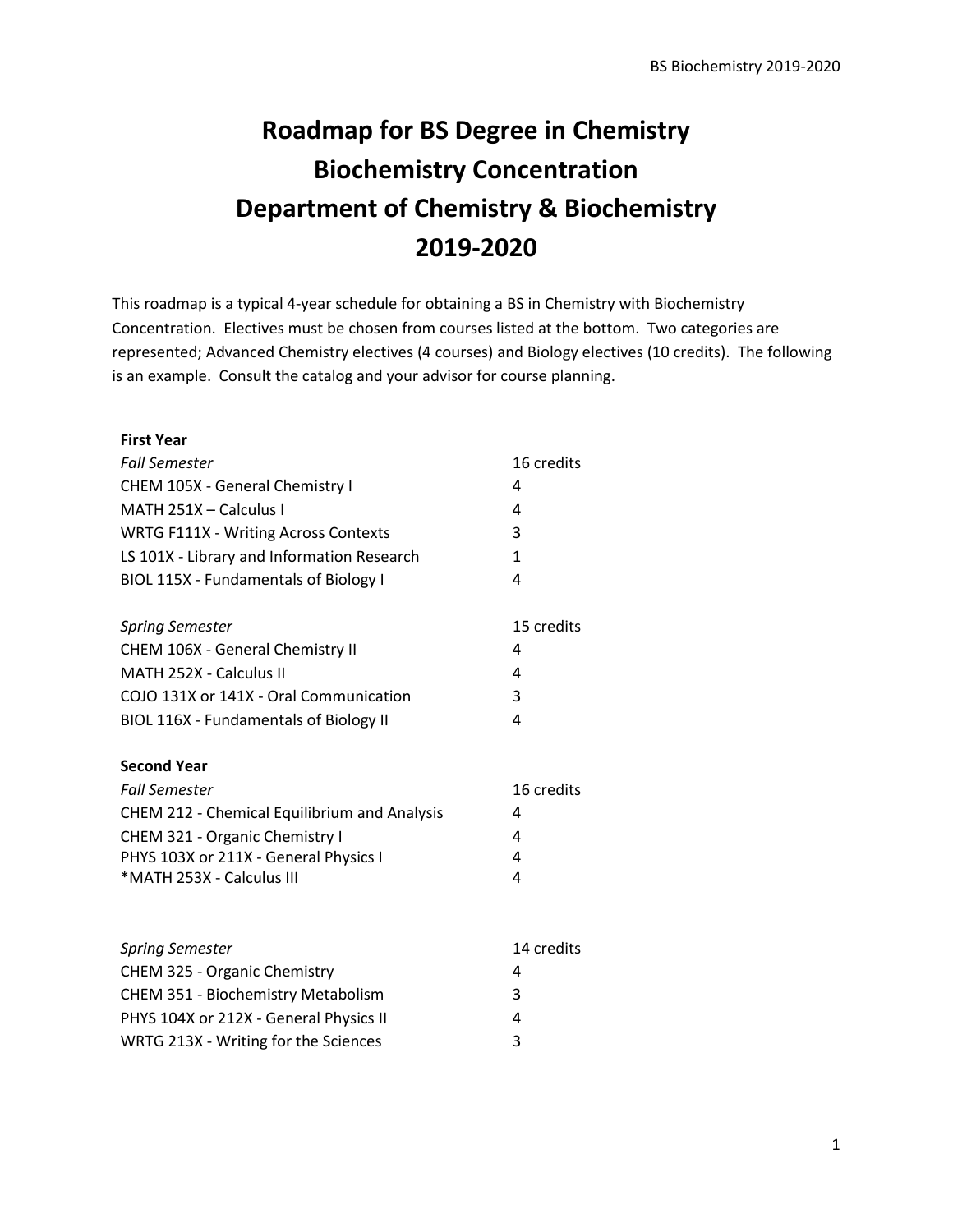**Third Year**

| <b>Fall Semester</b>                         | 15 credits     |
|----------------------------------------------|----------------|
| CHEM 331 - Physical Chemistry I              | 4              |
| CHEM 450 - Information and Storage (Biochem) | 3              |
| CHEM 488 - Research                          | 2              |
| <b>GER Arts</b>                              | 3              |
| <b>GER Social Sciences</b>                   | 3              |
|                                              |                |
| <b>Spring Semester</b>                       | 16 credits     |
| CHEM 202 - Inorganic Chemistry               | 3              |
| CHEM 488 - Research                          | $\mathfrak{p}$ |
| *CHEM 332 - Physical Chem II                 | 4              |
| <b>GER Humanities</b>                        | 3              |
| ** BIOL 260 Principles of Genetics           | 4              |
| <b>Fourth Year</b>                           |                |
|                                              |                |

| <b>Fall Semester</b>                    | 15 credits |
|-----------------------------------------|------------|
| *CHEM 314 - Analytical Instrumental Lab | 3          |
| *CHEM 420 - Applications NMR            | 3          |
| <b>GER Social Sciences</b>              | 3          |
| CHEM 481 - Seminar                      | 1          |
| CHEM 488 - Research (Capstone)          | 2          |
| ** CHEM 474 Neurochemistry              | 3          |
|                                         |            |

| <b>Spring Semester</b>                     | 15 credits    |
|--------------------------------------------|---------------|
| <b>GER - Ethics</b>                        | 3             |
| GER - Humanities, Arts, or Social Sciences | 3             |
| CHEM 482 - Seminar                         | $\mathcal{P}$ |
| CHEM 488 - Research (Capstone)             | 3             |
| ** BIOL 310 Animal Physiology**            | Δ             |

#### **Electives:**

| Select four (4) of the following:            |
|----------------------------------------------|
| *CHEM 314 - Analytical Instrumental Lab      |
| *CHEM 332 - Physical Chemistry II            |
| *CHEM 402 – Inorganic Chemistry              |
| *CHEM 420 – Applications of NMR Spectroscopy |
| *Math 253 – Calculus III                     |

### **Select ten (10) credits of the following:**

| ** CHEM 360 – Cell and Molecular Biology     |
|----------------------------------------------|
| **CHEM 455 - Environmental Toxicology        |
| **CHEM 470 - Cellular and Molecular Neurosci |
| ** CHEM 474 - Neurochemistry                 |
| **BIOL 240 - Beginnings in Microbiology      |
| **BIOL 260 - Principles of Genetics          |
| **BIOL 310 - Animal Physiology               |
| **BIOL 342 - Microbiology                    |
| **BIOL 402 - Biomedical and Research Ethics  |
| **BIOL 417 - Neurobiology                    |
| **BIOL 462 - Infectious Disease              |

\*\*BIOL 465 - Immunology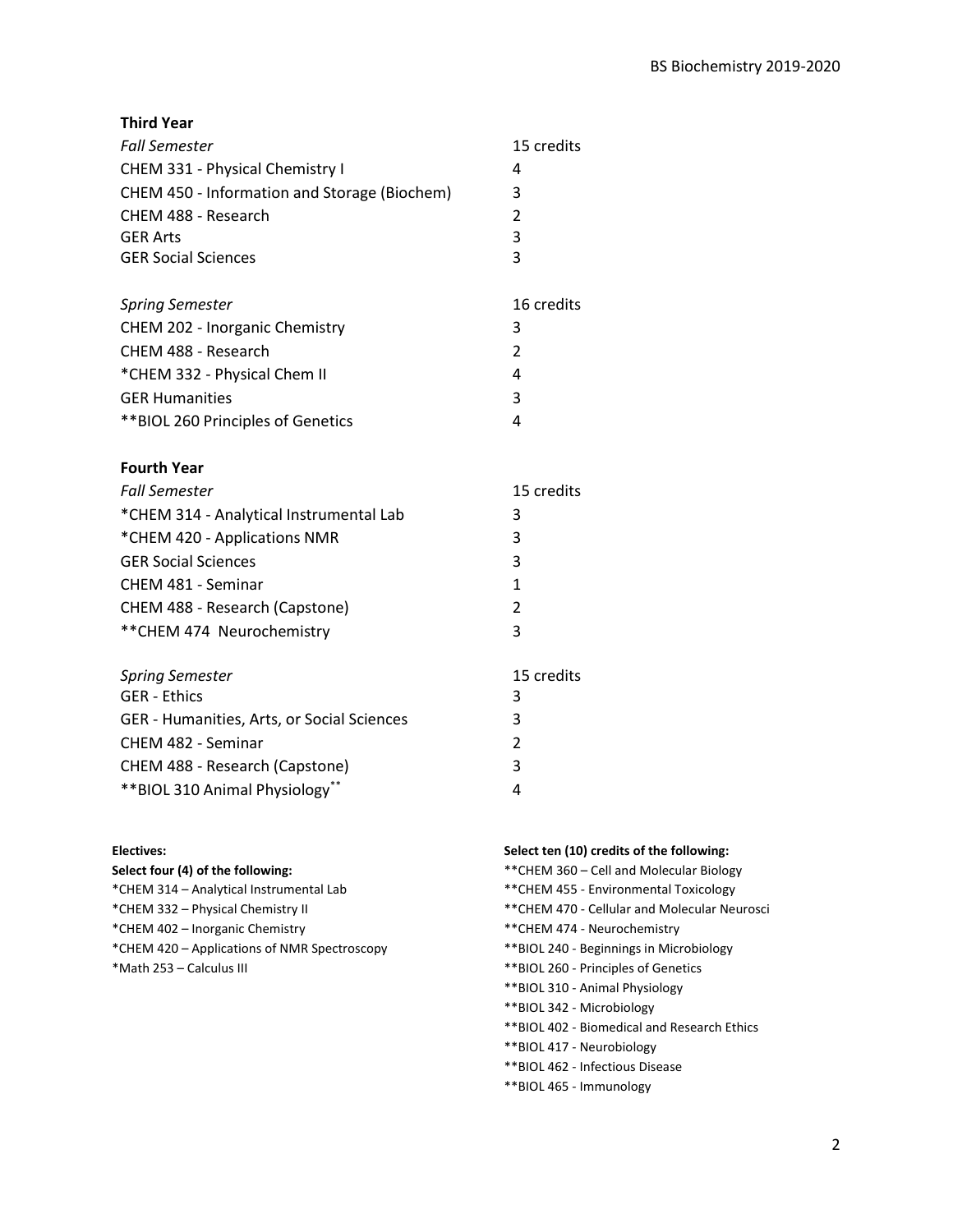# **Roadmap for BS Degree in Chemistry Environmental Chemistry Concentration Department of Chemistry & Biochemistry 2019-2020**

This roadmap is a typical 4-year schedule for obtaining a BS in Chemistry with Environmental Concentration. The pathway is similar to the ACS-approved degree, with the exception that four environmentally-related courses are required in addition to the core chemistry courses. See the catalog for a list of environmental courses to choose from. Students desiring an ACS-approved degree should also take CHEM 402 Inorganic Chemistry or CHEM 450 Information and Storage (Biochemistry).

| <b>First Year</b>                                 |            |
|---------------------------------------------------|------------|
| <b>Fall Semester</b>                              | 15 credits |
| CHEM 105X - General Chemistry I                   | 4          |
| MATH 251X - Calculus I                            | 4          |
| <b>WRTG F111X - Writing Across Contexts</b>       | 3          |
| LS 101X - Library and Information Research        | 1          |
| <b>GER Social Sciences</b>                        | 3          |
| <b>Spring Semester</b>                            | 14 credits |
| CHEM 106X - General Chemistry II                  | 4          |
| MATH 252X - Calculus II                           | 4          |
| COJO 131X or 141X - Oral Communication            | 3          |
| *Environmental Elective lower level - see catalog | 3          |
| <b>Second Year</b>                                |            |
| <b>Fall Semester</b>                              | 15 credits |
| CHEM 212 - Chemical Equilibrium and Analysis      | 4          |
| MATH 253X -Calculus III                           | 4          |
| PHYS 103X or 211X - General Physics I             | 4          |
| WRTG F213X                                        | 3          |
| <b>Spring Semester</b>                            | 17 credits |
| CHEM 202 - Basic Inorganic Chemistry              | 4          |
| CHEM 314 - Analytical Instrumental Laboratory     | 3          |
| PHYS 104X or 212X - General Physics II            | 4          |
| *Environmental Elective lower level - see below   | 3          |
| <b>GER Social Sciences</b>                        | 3          |